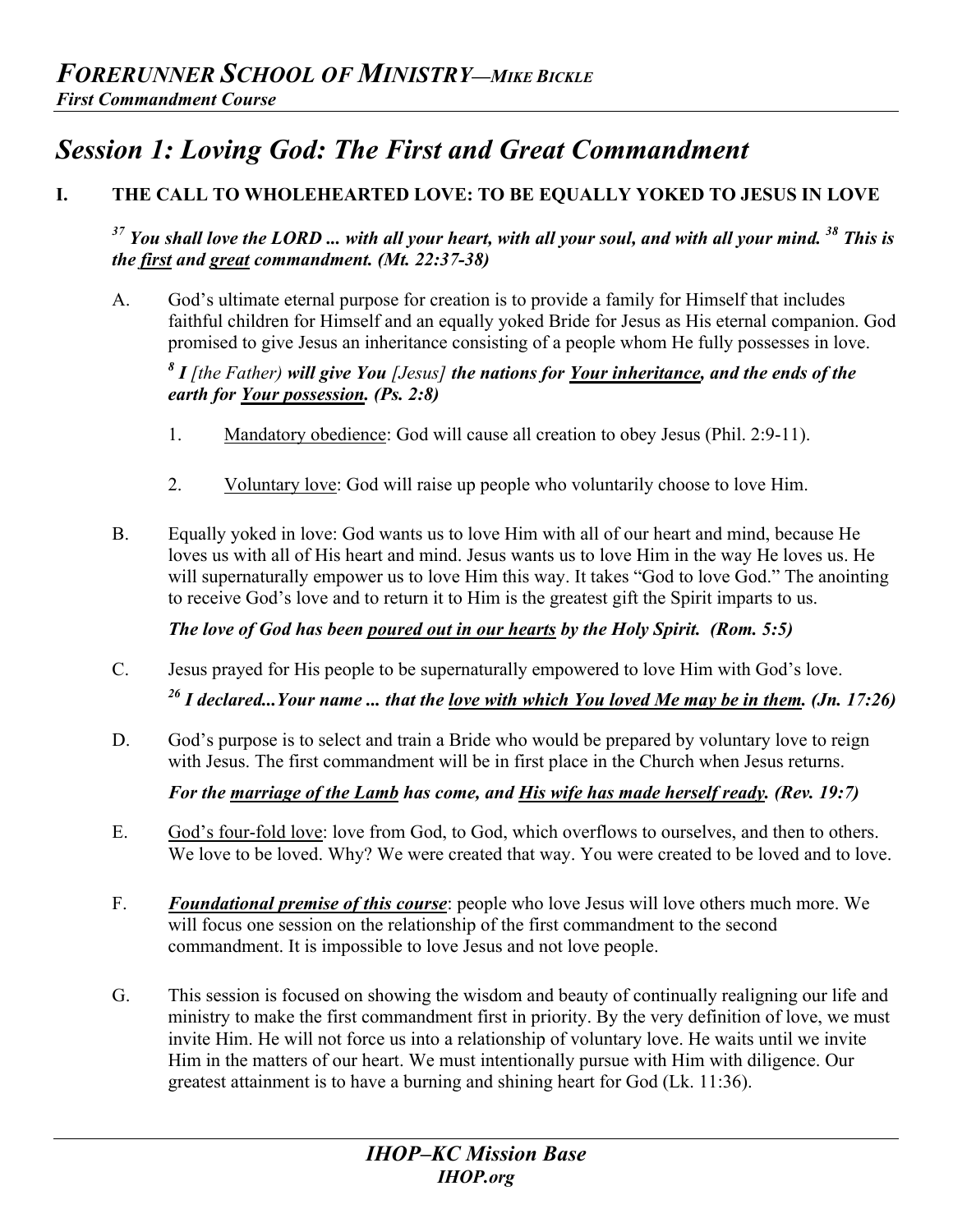#### **II. LOVING GOD ON GOD'S TERMS**

A. Jesus defined loving God as being deeply rooted in a spirit of obedience (Jn. 14:21; Deut. 6:1-9). There is no such thing as loving God without seeking to obey His Word. Loving God requires more than singing to Him or having sentimental feelings about a "god we make in our image."

*If you love Me, keep My commandments ... 21 He who has My commandments and keeps them, it is he who loves Me ... 23 If anyone loves Me, he will keep My word. (Jn. 14:15-23)* 

B. We must love God on His terms (not on our terms). A core issue at the end of the age is whether we will define love on God's terms or by the humanistic culture that seeks love without reference to obedience to God's Word. Jesus wants love from us that allows Him to take over our lives. There are many definitions of love, liberty, and freedom in the culture of the Church in our nation. God is not a hippie. His definition of love is not about being laidback to chill out.

### **III. LOVING GOD IS THE FIRST COMMANDMENT: IT IS WHAT GOD WANTS FIRST**

- A. Loving God is the first priority to God. Jesus did not call it the first option, but a commandment. Jesus makes it clear that cultivating love for Him is the first emphasis of the Holy Spirit. Loving God is a glorious *end in itself;* however, it never ends with loving God but always overflows with loving ourselves and others (believers and unbelievers).
- B. God has everything, yet He is searching for something that He still wants first. What does God search for? What does He want most and first? It is love that He is after. He is after our heart. The mystery of our life is found in this truth. He wants us. He wants our voluntary love. One of the most important questions to ask God is, "What are You looking for before anything else?" When we find what God is looking for, then we will find the answer to what we are looking for.
- C. Loving God is the first priority to God, or it is number one on God's priority list. We must plan ministries with this as the first goal and measurement of success. Numerical growth is good, but that is not the litmus test of God's grace or pleasure. I ask the Spirit to mark you in so that you always have this as your number-one priority in your ministry action plan or mission statement.
- D. Many are searching to know the will of God. What is the first issue in the will of God? First, God's will is to strengthen the response of our heart to Him in love. This is more important to Him than our ministry assignment. "Lord, what are You doing in my life? Why are You allowing certain things to continue?" Jesus is after our heart. He wants to wake us up to reveal and impart His love to us. Everything that God does, He does first for love.
- E. Christianity is an ongoing encounter of love with a Person. Possessing fierce dedication and making radical choices for righteousness will not keep us steady unless we encounter love. It is not enough to be a part of a mission or have vision to change a city or nation. The labor of the vision will make us emotionally weary without the small but consistent stirring of love in our emotions by the Spirit. Stirred emotions in love are the most powerful force in the universe!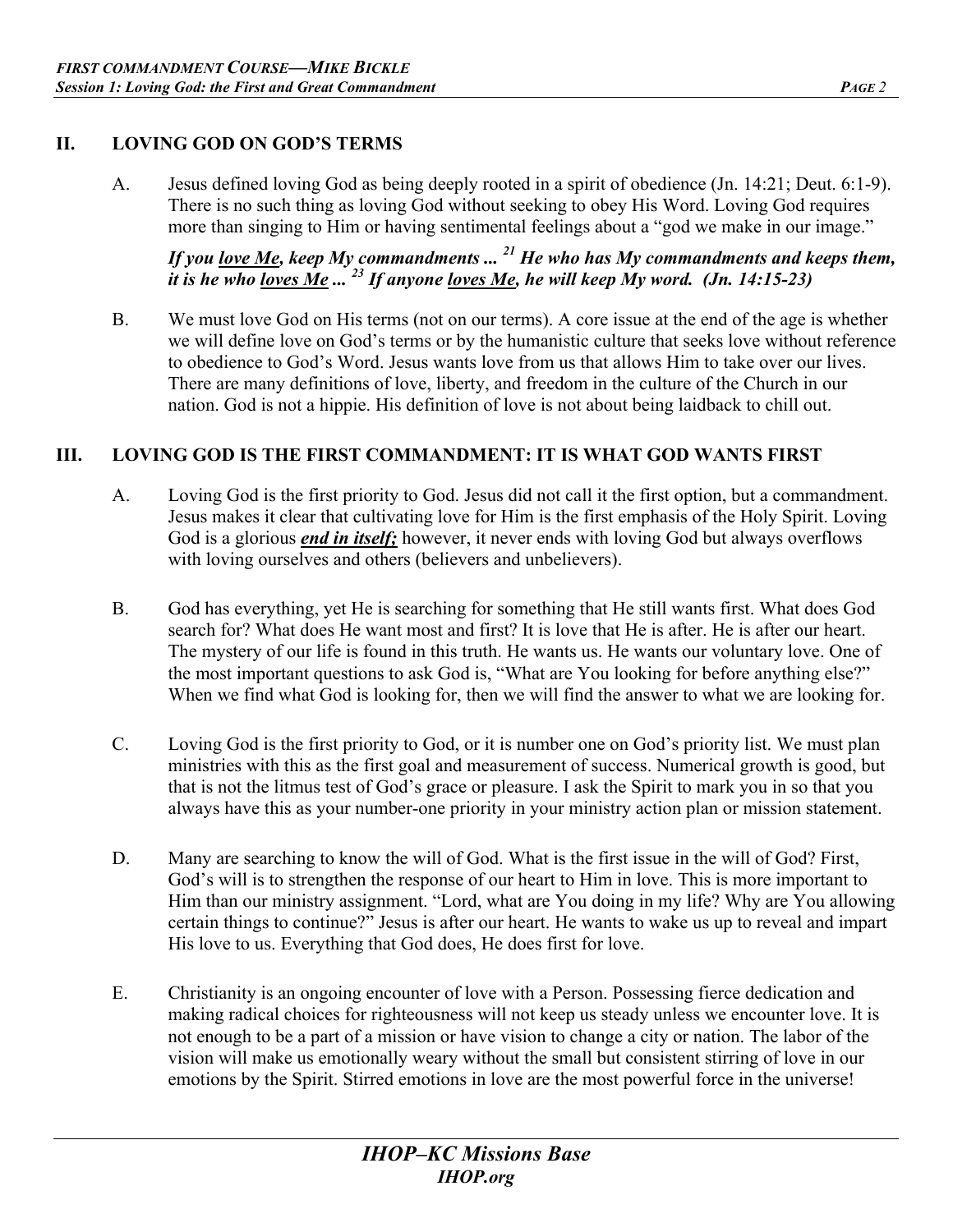#### **IV. LOVING GOD IS THE GREATEST COMMANDMENT, CALLING, AND LIFESTYLE**

- A. Loving God has the greatest impact on God's heart, our heart and others we touch, as well as being our greatest calling for our heart and in our ministry to others, because the fruit lasts forever. It is what Jesus esteems as the greatest way to live and it is how He measures the greatest quality of ministry. The greatest call in ministry is to call people to this.
- B. Our greatest calling in the grace of God is to move or impact God's heart. We move His heart by every movement of our heart to show love to Him by obedience. It is the most extreme lifestyle. What God wants most and esteems as greatest is the response of love from the human heart. He wants our time, money, and talents, because in giving them we express our love for Him.
- C. Do you know the way that you move Him? Each time we repent of compromise, it moves Him. We move His heart by sitting before Him (Lk. 10:38-42) and by doing small acts of service for others because of love for Him (Mt. 10:42; Heb. 6:10). Impacting people is very important, but it is not our greatest call. Our greatest impact cannot be measured by the size of our ministry.
- D. Some are captivated most by getting more people to receive their ministry and to listen to them preach or sing. With better networking, marketing, and lighting, we can often get a bigger crowd. It is good to use creative wisdom to more effectively communicate through our ministry.
- E. Our greatest satisfaction is to know and feel His love, to love Him and to overflow in love for others. This will have the greatest impact on our heart as our spirit is exhilarated in God's love.
- F. The greatest grace we can receive is the anointing to feel God's love and to express it.
- G. Loving Jesus has the greatest reward in the age to come, and thus it is the only way to enter our greatest destiny. You can be one of the greatest people in history simply by living in deep love for God. You will not be the most famous but can be one of the greatest.

*Whoever ... breaks ... these commandments ... shall be called least in the Kingdom; but whoever does and teaches them, he shall be called great in the kingdom of heaven. (Mt. 5:19)*

- H. Our greatest strengthening is found in affection-based obedience that flows from experiencing Jesus' affection and responding back love. It is the most consistent obedience, because a lovesick person will endure anything for love. People in love are untouchable. We set our heart to live as extravagant lovers of God without getting trapped into bitterness toward those who mistreat us.
- I. The anointing to love God is our greatest possession. The reward of love is found in possessing the power to love. No sacrifice is comparable to what He gives us in His love. Anyone can quit but a person in love. When we are tempted to quit, the obstacle in our path is that we love God.
- J. Our spiritual identity as individuals is *"I'm loved [by God] and I am a lover [of God]; therefore I am successful.*" This is what we look like to God. We are not defined by our accomplishments.